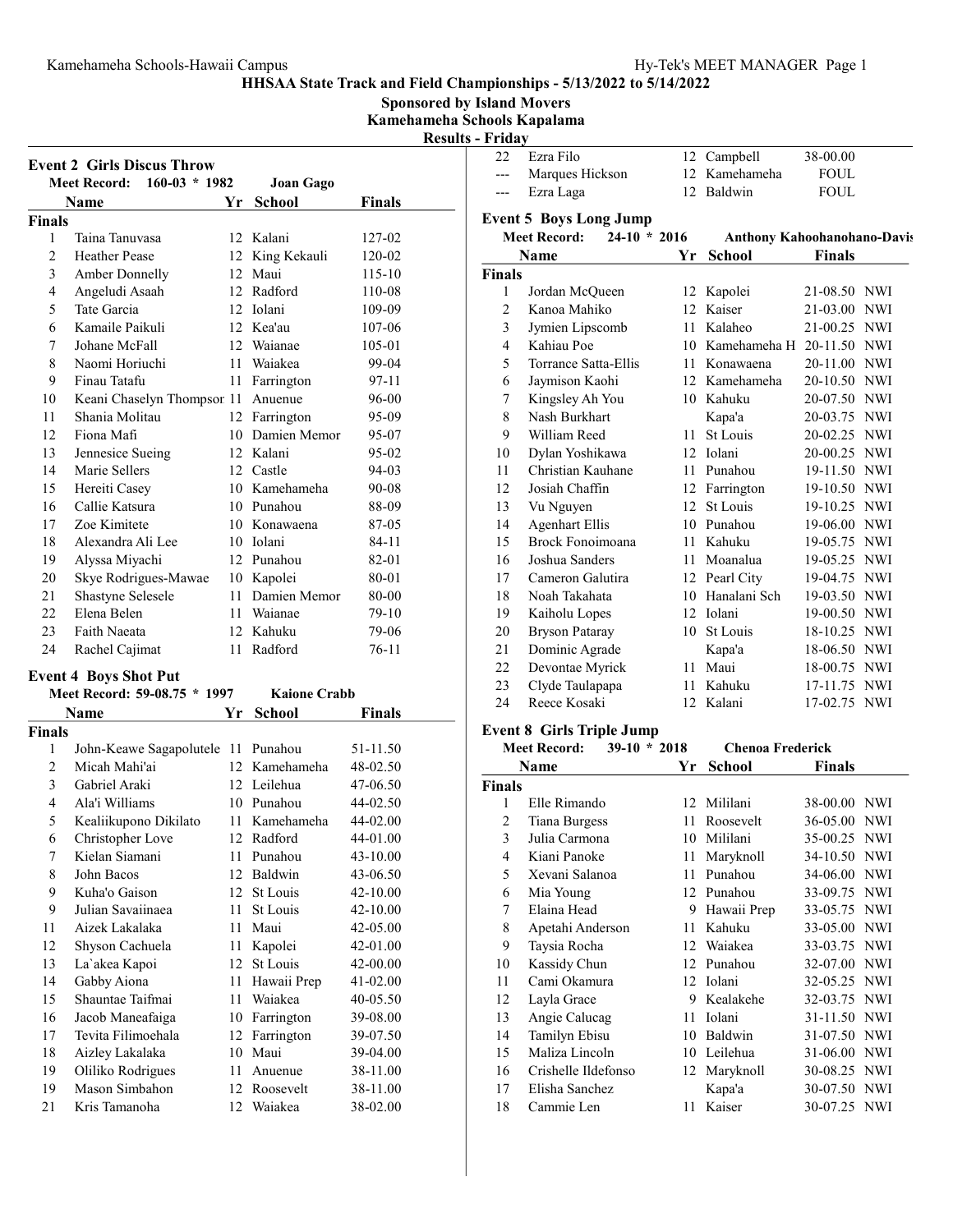#### Sponsored by Island Movers Kamehameha Schools Kapalama Results - Friday Finals ... (Event 8 Girls Triple Jump) Name **Finals** Yr School **Finals** 19 Soana Akinaka 10 King Kekauli 30-07.00 NWI 20 Kanoe Haneberg Kapa'a 30-06.50 NWI 21 Annabelle Hong 12 Iolani 29-04.50 NWI 22 Alexis Copp 12 Radford 28-11.00 NWI<br>23 Kokona Watanabe 10 Kalani 28-07.00 NWI 23 28-07.00 NWI Kokona Watanabe 10 Kalani 24 Samantha Abernathy 9 Kamehameha M 28-04.25 NWI Event 9 Girls High Jump Meet Record: 5-05.50 \* 1999 Natasha Kai Name **Finals School Finals** Finals 1 5-04.00 Alexis King 11 Iolani 2 Vanessa Steenhuis 11 Kaiser 5-02.00 3 Talia Threlkeld 9 Hawaii Prep 4-10.00 3 4-10.00 Anika Wida 10 Punahou 3 Elaina Head 9 Hawaii Prep 4-10.00 6 4-10.00 Cami Okamura 12 Iolani 7 Kassidy Chun 12 Punahou 4-10.00<br>8 Emi Erickson 12 Punahou 4-08.00 8 4-08.00 Emi Erickson 12 Punahou 8 Jasmine Freeman 11 Radford 4-08.00 10 4-08.00 Annabelle Hong 12 Iolani 10 Taylnn Abreu 9 King Kekauli 4-08.00 12 4-08.00 Elana Ingwers 12 Kaiser 12 12 12 12 12 12 12 12 12 12 13 14 14 16.00<br>14 14 15 16 16.00 14 16.00 Kanoe Haneberg Kapa'a 4-06.00 14 4-06.00 Kiani Panoke 11 Maryknoll 16 Natalie Wright 9 King Kekauli 4-06.00 16 4-06.00 Kylie Phaniphon 10 Mililani Event 12 Boys Pole Vault Meet Record: 15-03 \* 1997 Bubba Maclean Name **Finals Property Property Property Property Property Property Property Property Property Property Property Property Property Property Property Property Property Property Property** Finals 1 Stephen Chezik 12 Mililani 14-00.00 2 Keegan Gantala 10 Kamehameha M 13-06.00 3 13-00.00 Lev Van Delden 12 Punahou 4 13-00.00 Kana'i Gibson 10 Kamehameha 5 12-06.00 Hudson Nguyen 11 Iolani 6 12-06.00 Trevor Tanaka 12 St Anthony 7 Nicson Alapai 10 Kamehameha 12-06.00<br>8 Hakaru Nitahara 11 Kamehameha M 12-00.00 8 Hakaru Nitahara 11 Kamehameha M 12-00.00 9 Alexander Yuen 11 Punahou 12-00.00 10 12-00.00 Vaughn Baldemor 11 Punahou 11 Logan Yamamoto 11 Castle 11-06.00 11 Luke Kaneshiro 10 Castle 11-06.00 11 Alika Harbottle 10 Kamehameha 11-06.00 11 Zane Thomason 11 Mililani 11-06.00 11 Kaike Ramos 10 Kamehameha H 11-06.00 16 11-00.00 Aaron Guerrero 10 St Anthony --- Evan Pan 12 Iolani NH --- Haiden Kay 10 Kamehameha H NH --- Nohi Casco 9 Kamehameha M NH Zack Takeshita 11 Iolani NH Taylor Eckart 12 Kamehameha H NH --- Brock Toma 9 Baldwin NH Event 13 Girls 100 Meter Hurdles Meet Record: 14.11 \* 2017 Saydee Aganus Name **Prelims Prelims** Preliminaries 1 Tatum Moku 11 Kamehameha 15.58Q-1.0 2 15.98Q-0.8 Nala Stojadinovic 10 Punahou 3 16.50Q-1.4 Tessa Onaga 11 Iolani 4 16.18Q-1.0 Alexyz Nakamoto 10 Leilehua 5 Kalena Akinaka 10 King Kekauli 16.660-1.4 6 17.02Q-0.8 Kanoe Haneberg Kapa'a 7 Kaiulani Bento 12 Hawaii Prep 16.66q-1.0 8 Kelia Giusta 12 Moanalua 16.92q-1.4 9 17.47 -1.4 Kassy Ell Kapa'a 10 17.51 -1.4 Kailani Balbas 12 Campbell 11 Zoe Gacayan 9 Kamehameha H 17.60 -0.8 12 17.65 -1.0 Brooke Awaya 12 Iolani 13 17.72 -1.4 Brooke Yamamoto 11 Kalani 14 17.77 -1.0 Mia Young 12 Punahou 15 17.84 -1.0 Chloe Toma 12 Baldwin 16 Kawena Villasenor-Yaman 12 Kealakehe 17.90 -0.8 17 Kiana Quinabo 9 King Kekauli 17.93 -0.8 18 18.12 -1.0 Gianni Latimer 10 Kalaheo 19 Alohilani Tangalin 11 Kamehameha 18.13 -0.8 20 Alexis Copp 12 Radford 18.14 -1.0 21 Sayje Lactaoen 12 Campbell 18.30 -1.4 22 Kylie Moniz 11 Punahou 18.49 -0.8 --- Tiana Burgess 11 Roosevelt DQ -1.4 --- Maya Pacarro 10 Kamehameha DQ -0.8 Event 14 Boys 110 Meter Hurdles Meet Record: 14.19 \* 2019 Rey Cadiz Name **Prelims Prelims** Preliminaries 1 15.83Q-2.2 Joshua Sanders 11 Moanalua 2 Justin Kahalewai 12 Baldwin 15.91Q0.1 3 16.47Q-2.4 Timothy Wallace 9 Mililani 4 15.92Q0.1 Raiden Morris 10 Kamehameha 5 16.39Q-2.2 Jadaiah Taugasolo 12 Campbell 6 16.61Q-2.4 Tai Demura-Devore 10 Punahou 7 16.29q 0.1 Tristan Lewandowsky 12 Moanalua 8 16.32q 0.1 Kala Velasco Kapa'a 9 16.37 0.1 Isaac Kaalakea 11 Baldwin 10 Skye Roman 12 Nanakuli 16.75 -2.4 11 Malakai Fillmore 12 Konawaena 17.14 -2.2 12 17.24 -2.4 Theolease Priester 11 Iolani 13 17.51 0.1 Brayden Furtado 12 Leilehua 14 Ares Pasion 11 Mililani 17.60 -2.2 15 17.83 -2.2 Joey Sams Waimea 16 Diamond Hanohano-Patus 10 Campbell 17.84 -2.4 17 17.94 -2.2 Darius-Anthony Olloway 12 Kamehameha H

HHSAA State Track and Field Championships - 5/13/2022 to 5/14/2022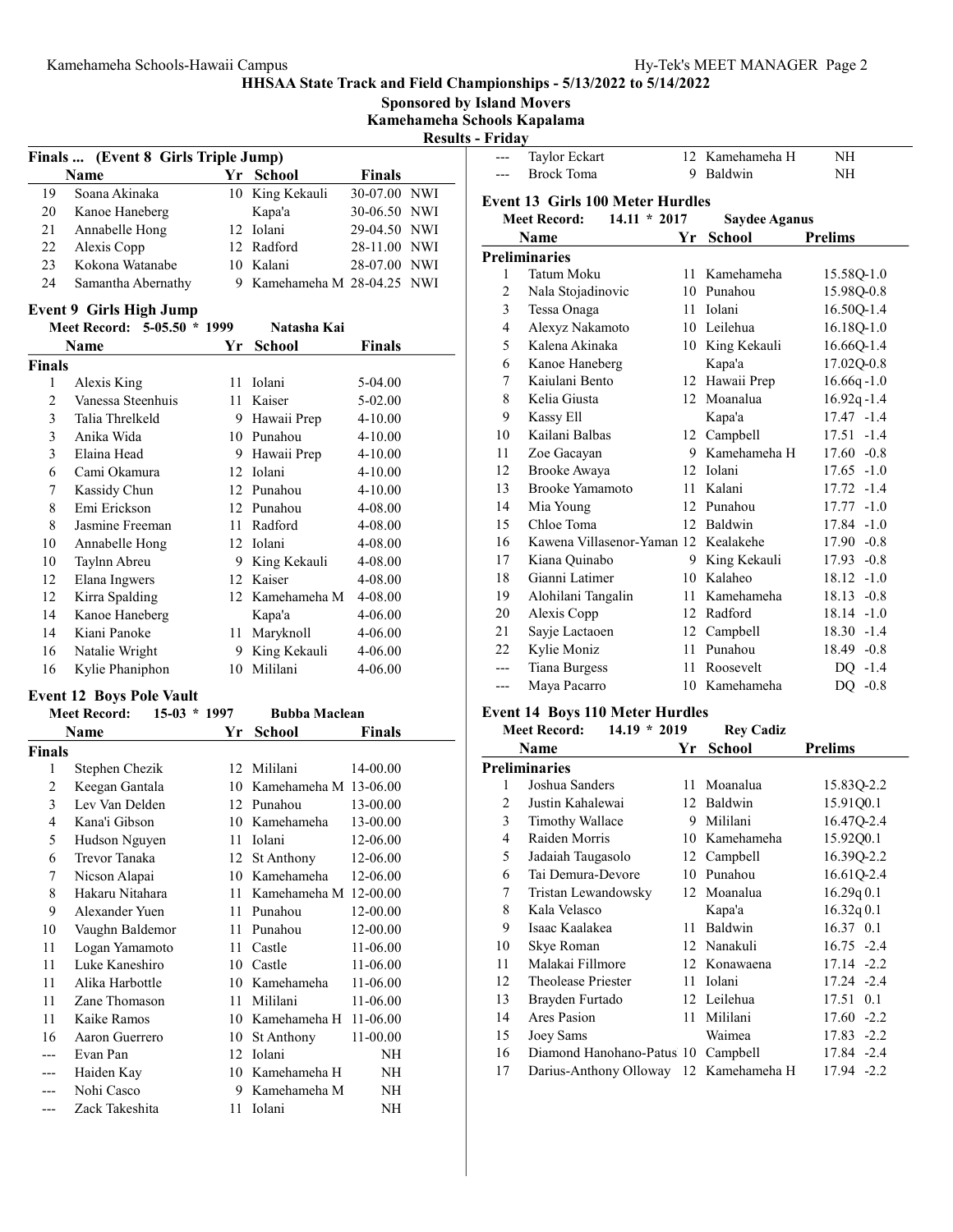Sponsored by Island Movers

Kamehameha Schools Kapalama ilts - Friday

|     |                                                  |                |                | KASIL  |
|-----|--------------------------------------------------|----------------|----------------|--------|
|     | Preliminaries  (Event 14 Boys 110 Meter Hurdles) |                |                |        |
|     | <b>Name</b>                                      | Yr School      | <b>Prelims</b> |        |
| 18  | Noah Harris                                      | 12 Kamehameha  | 18.12 0.1      |        |
| 19  | Ethan Phan                                       | 11 Roosevelt   | 18.12 0.1      |        |
| 20  | Isaiah Hill                                      | 11 Moanalua    | $18.25 - 2.4$  |        |
| 21  | Kacen Hamada                                     | 12 Hawaii Prep | $18.67 - 2.2$  |        |
| 22. | <b>Antone Sanches</b>                            | Baldwin        | 18.68 -2.4     |        |
| 23  | Toshiro Ritari                                   | 12 Punahou     | $20.07 -2.4$   |        |
|     | Reece Kosaki                                     | 12 Kalani      |                | $-2.2$ |
|     |                                                  |                |                |        |

### Event 15 Girls 100 Meter Dash

|                | $12.01 * 2017$<br><b>Meet Record:</b> |                 | <b>Kristen O'Handley</b> |                 |
|----------------|---------------------------------------|-----------------|--------------------------|-----------------|
|                | Name                                  | Yr              | <b>School</b>            | <b>Prelims</b>  |
|                | Preliminaries                         |                 |                          |                 |
| 1              | Caiya Hanks                           | 12 <sup>1</sup> | Konawaena                | 12.70Q-2.8      |
| $\overline{2}$ | Elle Rimando                          | 12 <sub>1</sub> | Mililani                 | 12.76Q-1.9      |
| 3              | Olivia Reed                           | 12              | <b>St Andrews</b>        | 12.82Q-2.9      |
| $\overline{4}$ | Deiona Carter                         |                 | 10 Mililani              | 12.88Q-1.9      |
| 5              | Ja'lyn Deichert                       | 9               | King Kekauli             | 13.07Q-2.9      |
| 6              | Madisun Goueytes                      | 12              | Kamehameha M             | 13.19Q-2.8      |
| 7              | Hannah Miura                          |                 | 12 Punahou               | $12.93q - 1.9$  |
| 8              | Malia Rose Harvey                     | 9               | Maryknoll                | 13.11q-2.9      |
| 9              | Kimberly McCoy                        | 9.              | Kaiser                   | $13.40 -1.9$    |
| 10             | Ella Offley                           | 12              | Island Schoo             | $13.42 - 1.9$   |
| 11             | Zoe Kamakani Maikai                   | 10              | Anuenue                  | $13.47 - 1.9$   |
| 12             | Isabella Bryant                       |                 | 10 Leilehua              | 13.48 -2.8      |
| 13             | Kelsey Ann Sato                       |                 | 10 Punahou               | 13.49 -2.9      |
| 14             | Katie Marquardsen                     | 11              | Kahuku                   | $13.50 -2.8$    |
| 15             | Layla Grace                           | 9               | Kealakehe                | 13.56 -2.9      |
| 16             | Makena Stevenson                      | 12              | Maui                     | 13.58 -2.9      |
| 17             | Paige Harris                          | 12              | Waipahu                  | $13.62 - 1.9$   |
| 18             | Ruby Kessler                          | 11              | Seabury Hall             | $13.66 - 2.8$   |
| 19             | Krista Cox                            | 11              | Kapolei                  | $13.70 - 1.9$   |
| 20             | Kylie Calabrese-Kenny                 |                 | 12 Iolani                | $13.76 - 2.8$   |
| 21             | Apetahi Anderson                      | 11              | Kahuku                   | $13.82 - 2.8$   |
| 22             | Ryan Kaneko                           | 12              | Kalani                   | 14.01<br>$-2.9$ |
| $---$          | Lola Richardson                       | 11              | King Kekauli             | $FS -2.9$       |

#### Event 16 Boys 100 Meter Dash

|    | $10.63 * 2017$<br><b>Meet Record:</b>   | <b>Christian Padron</b> |                |
|----|-----------------------------------------|-------------------------|----------------|
|    | <b>Name</b>                             | Yr School               | <b>Prelims</b> |
|    | Preliminaries                           |                         |                |
| 1  | Joseph Randolph                         | 11 Baldwin              | 11.12Q-2.3     |
| 2  | Jaylan Johnson                          | 11 Mililani             | 11.36Q-1.4     |
| 3  | Shane Kawakami-William: 11 Hawaii Bapti |                         | 11.40Q-1.8     |
| 4  | Trech Kekahuna                          | 11 St Louis             | 11.340-2.3     |
| 5  | Gabriel Maramag-Ganigan 10 Moanalua     |                         | 11.38O-1.4     |
| 6  | <b>Emanuel Carter</b>                   | 12 Waianae              | 11.46Q-1.8     |
| 7  | Chansen Nicodemus-Garci 11 Kahuku       |                         | $11.47q - 2.3$ |
| 8  | Coby Tanioka                            | 11 Castle               | $11.52q - 1.8$ |
| 9  | Raine Fujimura                          | 11 Pearl City           | $11.54 -2.3$   |
| 10 | Kahiau Poe                              | 10 Kamehameha H         | $11.55 - 1.4$  |
| 11 | Jalen Keller                            | 10 Kalaheo              | $11.58 - 1.4$  |
|    |                                         |                         |                |

| 12 | William Reed     |   | 11 St Louis     | $11.64 - 1.8$ |
|----|------------------|---|-----------------|---------------|
| 13 | Andy Canencia    |   | 12 Moanalua     | $11.65 - 1.4$ |
| 14 | Jake Yoro        |   | 11 King Kekauli | $11.70 -2.3$  |
| 15 | Kekoa Sanchez    |   | 12 Waipahu      | $11.71 - 1.8$ |
| 16 | Kai Strawn       |   | 10 Kaiser       | $11.81 - 1.8$ |
| 17 | Joshua Santiago  |   | 11 Waianae      | $11.84 -2.3$  |
| 18 | Davidson Kathman |   | 10 Kalaheo      | $11.87 - 1.4$ |
| 19 | Dante Peltier    |   | 11 Kaimuki      | $11.87 - 1.8$ |
| 20 | Landen Ambrocio  | 9 | Baldwin         | $11.90 - 1.4$ |
| 21 | Kelvyn Saito     |   | 12 Baldwin      | $11.95 - 1.8$ |
| 22 | Coby Wakayama    |   | 12 Maui         | $12.09 - 2.3$ |
|    | Kanoa Mahiko     |   | 12 Kaiser       | $FS -1.4$     |
|    |                  |   |                 |               |

# Event 17 Girls 1500 Meter Run

|     | $4:36.22 * 2013$<br><b>Meet Record:</b> |    | <b>Zoe Sims</b> |                |
|-----|-----------------------------------------|----|-----------------|----------------|
|     | Name                                    | Yr | <b>School</b>   | <b>Prelims</b> |
|     | Preliminaries                           |    |                 |                |
| 1   | Kaylee Volner                           | 12 | Seabury Hall    | 5:01.34Q       |
| 2   | Isabella Ford                           | 11 | Punahou         | 5:12.75Q       |
| 3   | Cozette Wood                            | 11 | Kealakehe       | 5:01.44Q       |
| 4   | Kaylee Noda                             |    | 12 Pearl City   | 5:13.15Q       |
| 5   | Malia Dickhens                          |    | 12 Punahou      | 5:03.54Q       |
| 6   | Ashley Kodama                           | 11 | Hawaii Bapti    | 5:13.55Q       |
| 7   | Emma Burgess                            |    | Kaua'i          | 5:07.42Q       |
| 8   | Mai Pham                                |    | 12 Roosevelt    | 5:13.60Q       |
| 9   | Hulali Halpern                          |    | 9 Hilo          | 5:12.39q       |
| 10  | Kyle Hasegawa                           |    | 10 Punahou      | 5:13.92q       |
| 11  | Jessica Phung                           |    | 11 Kalani       | 5:16.42q       |
| 12  | Kacey Miura                             | 11 | Kalani          | 5:18.49q       |
| 13  | Meskerem(Remi) Garbersc 10              |    | Kalaheo         | 5:21.74        |
| 14  | Kamaira Silva                           |    | Kaua'i          | 5:21.87        |
| 15  | Priana Dugied                           | 11 | Seabury Hall    | 5:21.87        |
| 16  | Emily Naylor                            |    | 12 Kalaheo      | 5:24.03        |
| 17  | Layla James                             | 9  | Kihei Charte    | 5:29.89        |
| 18  | Melanie Toczko                          | 9  | Campbell        | 5:31.91        |
| 19  | Shaian Garana                           | 12 | Konawaena       | 5:32.50        |
| 20  | Tanya Kari                              |    | 10 Kihei Charte | 5:33.02        |
| 21  | Samantha Morinaga                       | 9  | Kalani          | 5:39.59        |
| 22  | Akemi Tominaga                          | 12 | Waiakea         | 5:39.67        |
| --- | Layne Millen                            | 10 | Seabury Hall    | DQ             |

# Event 18 Boys 1500 Meter Run

|   | Meet Record: 4:01.23 * 2014 |    | <b>Jac Hebert</b> |                |
|---|-----------------------------|----|-------------------|----------------|
|   | <b>Name</b>                 | Yr | <b>School</b>     | <b>Prelims</b> |
|   | <b>Preliminaries</b>        |    |                   |                |
| 1 | Parker Wagnild              |    | 12 Mid Pacific    | 4:15.33Q       |
| 2 | Connor Malinger             |    | 12 Hawaii Bapti   | 4:16.86O       |
| 3 | Joshua Dutton               |    | 12 Punahou        | 4:19.44Q       |
| 4 | Jared Cantere               |    | 12 Maui           | 4:19.75O       |
| 5 | Peter Lowell                |    | 10 Maryknoll      | 4:19.52Q       |
| 6 | Ngirakederang Ueda          |    | 12 Waiakea        | 4:20.64Q       |
| 7 | Colin Shimabukuro           |    | 11 Moanalua       | 4:19.60O       |
| 8 | Matthew Frishie             |    | 12 Kalani         | 4:20.82Q       |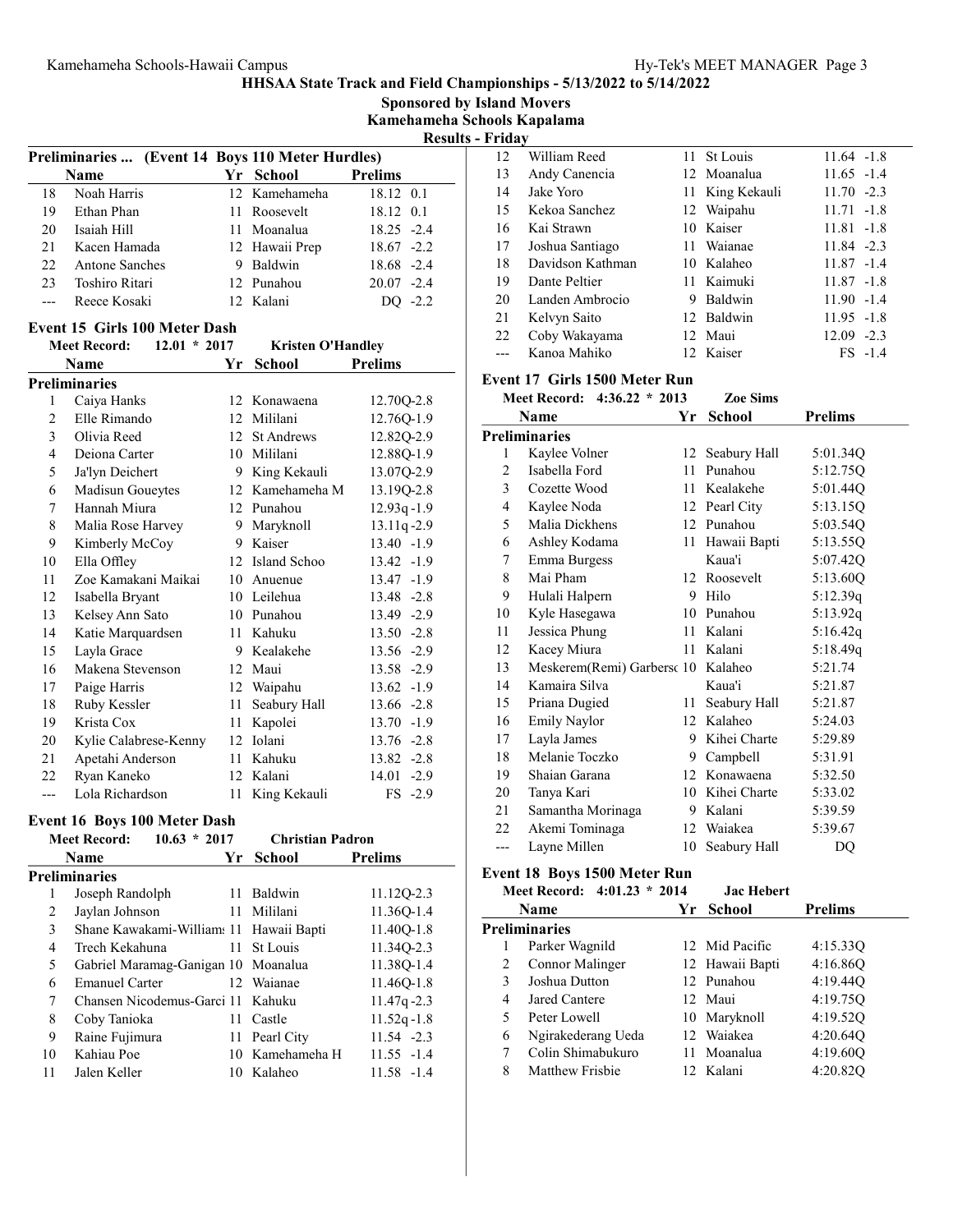Sponsored by Island Movers

Kamehameha Schools Kapalama Results - Friday

| - Results - Frigav |  |  |
|--------------------|--|--|
|                    |  |  |

|    |                                               |     |               |                | resu |
|----|-----------------------------------------------|-----|---------------|----------------|------|
|    | Preliminaries  (Event 18 Boys 1500 Meter Run) |     |               |                |      |
|    | Name                                          |     | Yr School     | <b>Prelims</b> |      |
| 9  | Michael(Gray) Brady                           |     | 11 Kalaheo    | 4:20.03q       |      |
| 10 | Yuta Cole                                     |     | 10 Kalani     | 4:20.72q       |      |
| 11 | Chasen Inoshita                               | 11. | Punahou       | 4:21.64q       |      |
| 12 | Aspen-Shay Kane                               |     | 11 Kamehameha | 4:22.79q       |      |
| 13 | Raudo Inomata                                 |     | 12 Kalani     | 4:24.48        |      |
| 14 | Braden Wong                                   |     | 11 Kamehameha | 4:25.76        |      |
| 15 | Sage Soto                                     |     | 11 Kapolei    | 4:27.91        |      |
| 16 | Hiroshi Ludwig                                |     | 12 Moanalua   | 4:32.03        |      |
| 17 | Riley Herradura                               |     | 10 Campbell   | 4:32.06        |      |
| 18 | Jeddison Miller                               | 10  | Hanalani Sch  | 4:33.52        |      |
| 19 | Galen Okamoto                                 | 11  | Maui          | 4:33.61        |      |
| 20 | Kevin Au                                      | 12. | Hanalani Sch  | 4:36.37        |      |

#### Event 19 Girls 4x100 Meter Relay

#### Meet Record: 48.35 \* 2010 Radford

| K Patton A.Hinkle, S.Meyers T. Whitner |
|----------------------------------------|
|----------------------------------------|

|    | Team                    | Relay          | <b>Prelims</b>              |
|----|-------------------------|----------------|-----------------------------|
|    | <b>Preliminaries</b>    |                |                             |
| 1  | Punahou                 |                | 49.50Q                      |
|    | 1) Gabby Smith 12       |                | 2) Kelsey Ann Sato 10       |
|    | 3) Xevani Salanoa 11    |                | 4) Hannah Miura 12          |
| 2  | Kamehameha Maui         |                | 50.96Q                      |
|    | 1) Sofia Abernathy 9    |                | 2) Kailea Tuitele 10        |
|    | 3) Samantha Abernathy 9 |                | 4) Madisun Goueytes 12      |
| 3  | Konawaena               |                | 51.32Q                      |
|    | 1) Uhiwai Wall 10       |                | 2) Ila Henry 11             |
|    | 3) Braxton Kimitete 11  |                | 4) Caiya Hanks 12           |
| 4  | Leilehua                |                | 51.05Q                      |
|    | 1) Isabella Bryant 10   |                | 2) Alexyz Nakamoto 10       |
|    | 3) Shamari Beatty 10    |                | 4) Harmony Jackson 11       |
| 5  | King Kekaulike          |                | 51.330                      |
|    | 1) Natalie Wright 9     |                | 2) Lola Richardson 11       |
|    | 3) Satori Israel 9      |                | 4) Ja'lyn Deichert 9        |
| 6  | Waiakea                 |                | 52.15Q                      |
|    | 1) Sakura Yabuki 11     |                | 2) Maya Kaneshiro 10        |
|    | 3) Zadelyn Ferreira 11  |                | 4) Taysia Rocha 12          |
| 7  | Mililani                |                | 50.02q                      |
|    | 1) Kiana Muratsuka 12   |                | 2) Deiona Carter 10         |
|    | 3) Camryn Kunihisa 9    |                | 4) Elle Rimando 12          |
| 8  | Kaiser                  |                | 51.60q                      |
|    | 1) Cammie Len 11        |                | 2) Kimberly McCoy 9         |
|    | 3) Mia Kanekoa 10       |                | 4) Chloe Kinlaw 12          |
| 9  | Island School           |                | 51.99                       |
|    | 1) Liko Edwards         | 2) Lily Keller |                             |
|    | 3) Kianalei Kamalani    |                | 4) Ella Offley 12           |
| 10 | Iolani                  |                | 52.13                       |
|    | 1) Annabelle Hong 12    |                | 2) Tessa Onaga 11           |
|    | 3) Courtney Okumura 12  |                | 4) Kylie Calabrese-Kenny 12 |
| 11 | Kamehameha              |                | 52.43                       |
|    | 1) Saraya Burghardt 11  |                | 2) Rylie Burghardt 11       |
|    | 3) Tatum Moku 11        |                | 4) Tezra Abraham 10         |

| r rua, |                                         |                           |
|--------|-----------------------------------------|---------------------------|
| 12     | Hawaii Bapti                            | 52.56                     |
|        | 1) Emi Wada 12                          | 2) Rachel Harris 12       |
|        | 3) Lauren Chee 11                       | 4) Joey Lin 11            |
| 13     | Maui                                    | 52.68                     |
|        | 1) Jacy Anne Dela Cruz 11               | 2) Elizabeth Bautista 11  |
|        | 3) Natea Rosete-Tokuhisa 12             | 4) Makena Stevenson 12    |
| 14     | Sacred Hearts Academy                   | 52.75                     |
|        | 1) Zoe Chang 12                         | 2) Angelina Lind 9        |
|        |                                         | 4) Cadee Paulos 12        |
| 15     | 3) Savanna Peng 12<br>Aiea              | 53.27                     |
|        |                                         |                           |
|        | 1) Miranda Scott 9                      | 2) Amaris O'Pry 11        |
|        | 3) Breenalyn Shimabukuro 11             | 4) Alyna Slayter 12       |
| 16     | Baldwin                                 | 53.48                     |
|        | 1) Aaliyah Racadio-Koohanoha            | 2) Kailee Yoshizawa 9     |
|        | 3) Bailey Ching 10                      | 4) Shea Lee Heu 11        |
| 17     | Campbell                                | 53.62                     |
|        | 1) Trinity Jamison 12                   | 2) Aleena Kai 12          |
|        | 3) Sayje Lactaoen 12                    | 4) Kailani Balbas 12      |
| 18     | Kalaheo                                 | 53.68                     |
|        | 1) Sarah Swendsen 12                    | 2) Sophia McMillian 10    |
|        | 3) Grace Weigand 11                     | 4) Jasmine Ramos 11       |
| 19     | Maryknoll                               | 53.77                     |
|        | 1) Kelly Valdez 9                       | 2) Brooke Kimura 11       |
|        | 3) Leia Peralta 11                      | 4) Crishelle Ildefonso 12 |
| 20     | Mid Pacific Institute                   | 54.08                     |
|        | 1) Quinn Gilman 11                      | 2) Mylah Williams 11      |
|        | 3) Milika'a Wells-Whittle 12            | 4) Elle Sparks 12         |
| 21     | Hawaii Prep Academy                     | 54.22                     |
|        | 1) Daniela Rojas-Castelblanco 1         | 2) Madison Hughes 12      |
|        | 3) Bella Dadzie 10                      | 4) Kaiulani Bento 12      |
| 22     | Moanalua                                | 54.75                     |
|        | 1) Mailee Kanayama 10                   | 2) Kyra Wise 10           |
|        | 3) Maleah Kanayama 12                   | 4) Kacie Teruya 11        |
| 23     | Kalani                                  | 54.82                     |
|        | 1) Jasey Friel 11                       | 2) Ami Yamane 10          |
|        | 3) Kaylie Liu 9                         | 4) Ryan Kaneko 12         |
| 24     | Univ Lab School                         | 55.50                     |
|        | 1) Danica Corrales 10                   | 2) Katelynn Soriano 11    |
|        | 3) Pi'ilani Carvalho 11                 | 4) Hane Niikura 11        |
|        |                                         |                           |
|        | Event 20 Boys 4x100 Meter Relay         |                           |
|        | $41.54 * 2019$<br><b>Meet Record:</b>   | <b>St Louis</b>           |
|        | R Wilson, K Wallace, K Feagins, K Yadao |                           |
|        | Team<br><b>Relay</b>                    | <b>Prelims</b>            |
|        | <b>Preliminaries</b>                    |                           |
| 1      | St Louis                                | 43.41Q                    |
|        | 1) Vu Nguyen 12                         | 2) Kanoa Monteilh 11      |
|        | 3) Yosei Takahashi 11                   | 4) Maverick Tongg 12      |
| 2      | Punahou                                 | 43.58Q                    |
|        | 1) Travis Ross 11                       | 2) Luke Sonson 11         |
|        | 3) Ean Kamau-Waikiki 11                 | 4) Justice Wu 11          |
| 3      | Kahuku                                  | 44.03O                    |

3) Kingsley Ah You 10

1) Brock Fonoimoana 11 2) Chansen Nicodemus-Garcia<br>3) Kingsley Ah You 10 4) Clyde Taulapapa 11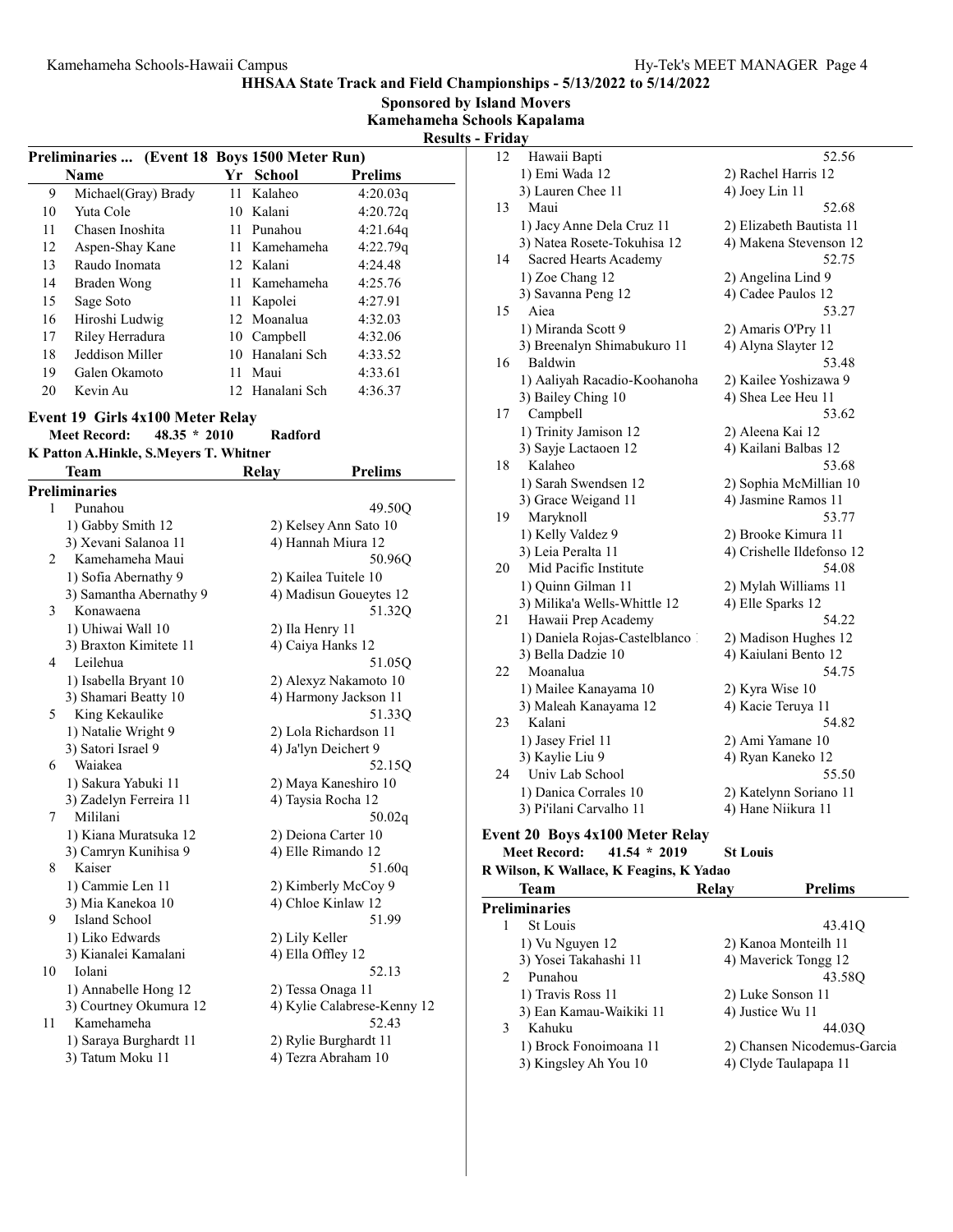HHSAA State Track and Field Championships - 5/13/2022 to 5/14/2022 Sponsored by Island Movers

|                |                                                  | Kamehameha Schools Kapalama  |                         |                               |              |                         |                              |
|----------------|--------------------------------------------------|------------------------------|-------------------------|-------------------------------|--------------|-------------------------|------------------------------|
|                |                                                  |                              | <b>Results - Friday</b> |                               |              |                         |                              |
|                | Preliminaries  (Event 20 Boys 4x100 Meter Relay) |                              | 21                      | Kamehameha Hawaii             |              |                         | 46.57                        |
|                | <b>Team</b>                                      | Relay<br><b>Prelims</b>      |                         | 1) Kahiau Poe 10              |              | 2) Logan Enos 11        |                              |
| $\overline{4}$ | Baldwin                                          | 43.93Q                       |                         | 3) Kekoa Ah Loy 11            |              |                         | 4) Darius-Anthony Olloway 12 |
|                | 1) Ryan Padron 12                                | 2) Landen Ambrocio 9         | 22                      | Lahainaluna                   |              |                         | 46.79                        |
|                | 3) Kelvyn Saito 12                               | 4) Joseph Randolph 11        |                         | 1) Thomas Borges 10           |              | 2) Camden Fugate 11     |                              |
| 5              | Kalaheo                                          | 43.97Q                       |                         | 3) Dylan Sagon 11             |              | 4) Timothy Heile 11     |                              |
|                | 1) Jomei Richard 9                               | 2) Davidson Kathman 10       | 23                      | Hawaii Bapti                  |              |                         | 47.20                        |
|                | 3) Nicholas Lau 12                               | 4) Jalen Keller 10           |                         | 1) Zachary Oka 11             |              | 2) Drake Shiraishi 10   |                              |
| 6              | Castle                                           | 44.13Q                       |                         | 3) Austin Imperial 10         |              | 4) Kanoa Gloy 9         |                              |
|                | 1) Kala Matthews 12                              | 2) Coby Tanioka 11           | 24                      | Waiakea                       |              |                         | 57.87                        |
|                | 3) Daunte Ching 11                               | 4) Luke Kaneshiro 10         |                         | 1) Ian Furuli 12              |              | 2) Ty Fujii 9           |                              |
| 7              | Pearl City                                       | 44.14g                       |                         | 3) Alex Tuson 11              |              | 4) Jayden Gebin 11      |                              |
|                | 1) Raine Fujimura 11                             | 2) Cole Leong 12             |                         | Event 21 Girls 400 Meter Dash |              |                         |                              |
|                | 3) Marcus Rodriguez 11                           | 4) Koali'i Torres 10         |                         | <b>Meet Record:</b>           | 54.41 * 1998 | <b>Endia Abrante</b>    |                              |
| 8              | Moanalua                                         | 44.17q                       |                         | <b>Name</b>                   |              | Yr School               | <b>Prelims</b>               |
|                | 1) Joshua Sanders 11                             | 2) Keenan Ulu 11             |                         |                               |              |                         |                              |
|                | 3) Jerrold Serupion 12                           | 4) Andy Canencia 12          |                         | <b>Preliminaries</b>          |              |                         |                              |
| 9              | Waianae                                          | 44.37                        | 1                       | Amelia Stebe                  |              | 10 Radford              | 59.54Q                       |
|                | 1) Trenton Phillips 11                           | 2) Joshua Santiago 11        | $\overline{c}$          | Jordy Davenport               |              | 11 Hawaii Bapti         | 59.88Q                       |
|                | 3) Zayah Vincent 11                              | 4) Emanuel Carter 12         | 3                       | Selena Castro                 |              | 11 Baldwin              | 1:01.76Q                     |
| 10             | Mililani                                         | 44.41                        | 4                       | Malia Rose Harvey             |              | 9 Maryknoll             | 1:00.57Q                     |
|                | 1) Timothy Wallace 9                             | 2) Eric Stephens 10          | 5                       | Mia Shepard                   |              | 10 Iolani               | 1:00.60Q                     |
|                | 3) Andrew Manivong 10                            | 4) Jaylan Johnson 11         | 6                       | Tori Zackious                 |              | 9 King Kekauli          | 1:02.68Q                     |
| 11             | Iolani                                           | 44.62                        | 7                       | Saraya Burghardt              |              | 11 Kamehameha           | 1:01.09q                     |
|                | 1) Tristan Martinez 11                           | 2) Brody Bantolina 12        | 8                       | Alexyz Nakamoto               |              | 10 Leilehua             | 1:02.35q                     |
|                | 3) Ryan Tsuruda 12                               | 4) Asher Matsui 11           | 9                       | Madee Dougherty               |              | 12 King Kekauli         | 1:02.36                      |
| 12             | Kaiser                                           | 44.94                        | 10                      | Zoe Kamakani Maikai           |              | 10 Anuenue              | 1:02.75                      |
|                | 1) Keagan Lime 10                                | 2) Kai Strawn 10             | 11                      | Meleani Sjostrand             |              | 12 Seabury Hall         | 1:02.91                      |
|                | 3) Kanoa Mahiko 12                               | 4) Lucas Cunha 10            | 12                      | Bella Dadzie                  |              | 10 Hawaii Prep          | 1:03.07                      |
| 13             | Maui                                             | 45.10                        | 13                      | Noelle Lezy                   |              | 10 Punahou              | 1:03.12                      |
|                | 1) Drew Ilderton 12                              | 2) Joseph Cariaga III 10     | 14                      | Elizabeth Bautista            |              | 11 Maui                 | 1:03.29                      |
|                | 3) Kobi Pagan 12                                 | 4) Coby Wakayama 12          | 15                      | Annaise Jabour                |              | 11 Radford              | 1:03.78                      |
| 14             | Kapolei                                          | 45.25                        | 16                      | Sophia Wilson                 |              | 11 Kamehameha H         | 1:04.32                      |
|                | 1) Josiah del Prado 12                           | 2) Jason Kealoha 11          | 17                      | Kiemi Paresa                  |              | 9 Hanalani Sch          | 1:04.40                      |
|                | 3) Riley Camarillo 11                            | 4) Taualai Leutu 11          | 18                      | Jordan Perry                  |              | 12 Hawaii Prep          | 1:04.73                      |
| 15             | Leilehua                                         | 45.47                        | 19                      | Kirra Spalding                |              | 12 Kamehameha M         | 1:05.50                      |
|                | 1) Cole Northington 10                           | 2) Jaydiv Locklear 9         | 20                      | Georjiena Torres              |              | 10 Radford              | 1:05.94                      |
|                | 3) Jett Cabal 12                                 | 4) Darren Kama Hoeppner-Cora | 21                      | Sarah Swendsen                |              | 12 Kalaheo              | 1:06.53                      |
|                | 16 Kaua'i                                        | 45.51                        |                         |                               |              |                         |                              |
|                | 1) Lono Kaneko                                   | 2) Vilbert Oligo             |                         | Event 22 Boys 400 Meter Dash  |              |                         |                              |
|                | 3) Kaimana Shinn                                 | 4) Nakoa Andrade             |                         | <b>Meet Record:</b>           | 48.66 * 1997 | <b>Bennett Valencia</b> |                              |
| 17             | Hawaii Prep Academy                              | 45.73                        |                         | Name                          |              | Yr School               | <b>Prelims</b>               |
|                | 1) Jakob Honda 11                                | 2) Nathaniel Lawton 11       |                         | <b>Preliminaries</b>          |              |                         |                              |
|                | 3) Ekolu Kainoa 12                               | 4) Luke Hendricks 9          | 1                       | Josiah del Prado              |              | 12 Kapolei              | 51.48Q                       |
| 18             | Kalani                                           | 45.75                        | 2                       | Casey Connel                  |              | 11 St Louis             | 51.50Q                       |
|                | 1) Tyler Grune 10                                | 2) Christopher Kanemori 11   | 3                       | Kainoa Ronquilio              |              | 11 Punahou              | 51.73Q                       |
|                | 3) Reece Kosaki 12                               | 4) Kayin Maloian 12          | 4                       | Jacob Gaudi                   |              | 11 Iolani               | 51.71Q                       |
| 19             | Campbell                                         | 46.31                        | 5                       | Marcus Rodriguez              |              | 11 Pearl City           | 52.01Q                       |
|                | 1) Kadin Canianes 12                             | 2) Diamond Hanohano-Patushii | 6                       | Kayin Maloian                 |              | 12 Kalani               | 52.04Q                       |
|                | 3) Abcd Almazan 11                               | 4) Jadaiah Taugasolo 12      | 7                       | Keon Preusser                 |              | 9 Iolani                | 51.76q                       |
| 20             | Kamehameha                                       | 46.38                        |                         |                               |              | 10 Punahou              |                              |
|                | 1) Landon Kinilau 11                             | 2) Kana'i Gibson 10          | 8                       | Noa Wong                      |              |                         | 52.55q                       |
|                | 3) Raiden Morris 10                              | 4) Kahai Gibson 12           | 9                       | Malik Coleman                 |              | 11 Moanalua             | 52.62                        |
|                |                                                  |                              | 10                      | Maximilian Even               |              | 10 Punahou              | 52.73                        |
|                |                                                  |                              |                         |                               |              |                         |                              |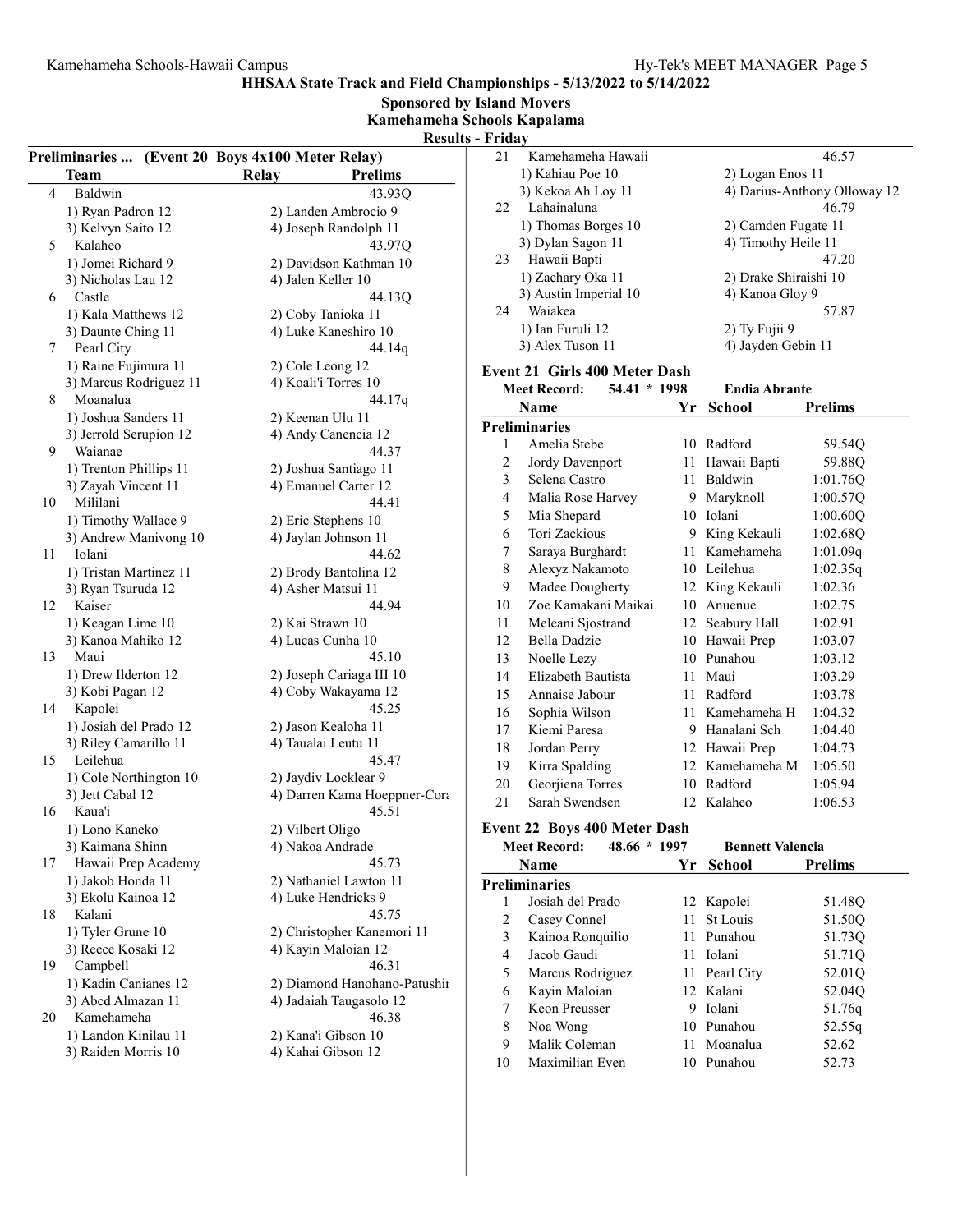Sponsored by Island Movers

Kamehameha Schools Kapalama Results - Friday

|    |                                               |    |              |                | . |
|----|-----------------------------------------------|----|--------------|----------------|---|
|    | Preliminaries  (Event 22 Boys 400 Meter Dash) |    |              |                |   |
|    | <b>Name</b>                                   |    | Yr School    | <b>Prelims</b> |   |
| 11 | Max Anklam                                    | 11 | Maui         | 52.87          |   |
| 12 | Michael Hayslett                              |    | 11 Radford   | 52.98          |   |
| 13 | Aidan Clifford                                |    | 11 Radford   | 53.24          |   |
| 14 | Magnus Ochoco                                 |    | 9 St Louis   | 53.27          |   |
| 15 | Aiden Ankrum                                  |    | 11 Kealakehe | 53.40          |   |
| 16 | <b>Barrett Jones</b>                          | 10 | Kalaheo      | 53.93          |   |
| 17 | Christopher Kanemori                          |    | 11 Kalani    | 54.28          |   |
| 18 | Cole Northington                              | 10 | Leilehua     | 54.91          |   |

# Event 23 Girls 300 Meter Hurdles<br>Meet Record:  $42.80 \times 2000$

|     | $42.80 * 2000$<br><b>Meet Record:</b> |    | <b>Vera Simms</b> |                |
|-----|---------------------------------------|----|-------------------|----------------|
|     | Name                                  | Yr | <b>School</b>     | <b>Prelims</b> |
|     | <b>Preliminaries</b>                  |    |                   |                |
| 1   | Tatum Moku                            | 11 | Kamehameha        | 47.56O         |
| 2   | Zoe Gacayan                           | 9  | Kamehameha H      | 48.09Q         |
| 3   | Kylie Moniz                           | 11 | Punahou           | 48.41Q         |
| 4   | Chloe Kinlaw                          | 12 | Kaiser            | 48.45O         |
| 5   | Maya Pacarro                          | 10 | Kamehameha        | 48.58Q         |
| 6   | Margaret Oneal                        | 11 | Lahainaluna       | 49.68Q         |
| 7   | Nala Stojadinovic                     | 10 | Punahou           | 48.86q         |
| 8   | Kelia Giusta                          | 12 | Moanalua          | 49.34g         |
| 9   | Jasmine Ramos                         | 11 | Kalaheo           | 49.63          |
| 10  | Natalie Kaku                          | 12 | Punahou           | 49.95          |
| 11  | <b>Braxton Kimitete</b>               | 11 | Konawaena         | 50.05          |
| 12  | Ruby Kessler                          | 11 | Seabury Hall      | 50.56          |
| 13  | Sayje Lactaoen                        | 12 | Campbell          | 51.10          |
| 14  | Kalena Akinaka                        | 10 | King Kekauli      | 51.17          |
| 15  | Kaiulani Bento                        | 12 | Hawaii Prep       | 51.58          |
| 16  | Kendra Knapp                          |    | Waimea            | 51.89          |
| 17  | Brooke Awaya                          | 12 | Iolani            | 52.69          |
| 18  | Kiana Quinabo                         | 9  | King Kekauli      | 52.95          |
| 19  | Liko Edwards                          |    | Island Schoo      | 53.14          |
| 20  | Kailani Balbas                        | 12 | Campbell          | 53.65          |
| 21  | Gianni Latimer                        | 10 | Kalaheo           | 53.66          |
| 22  | Chloe Toma                            | 12 | Baldwin           | 53.67          |
| 23  | Kaylie Liu                            | 9  | Kalani            | 56.45          |
| --- | Aleena Kai                            | 12 | Campbell          | DQ             |

# Event 24 Boys 300 Meter Hurdles

|               | <b>Meet Record:</b><br>$38.07 * 2019$ |    | <b>Tanner Moku</b> |                |
|---------------|---------------------------------------|----|--------------------|----------------|
|               | <b>Name</b>                           |    | Yr School          | <b>Prelims</b> |
|               | <b>Preliminaries</b>                  |    |                    |                |
|               | Raiden Morris                         |    | 10 Kamehameha      | 40.30Q         |
| $\mathcal{L}$ | Reece Kosaki                          |    | 12 Kalani          | 41.13Q         |
| 3             | Malakai Fillmore                      |    | 12 Konawaena       | 42.16Q         |
| 4             | Skye Roman                            |    | 12 Nanakuli        | 41.64Q         |
| 5             | Joshua Sanders                        |    | 11 Moanalua        | 41.80Q         |
| 6             | Theolease Priester                    |    | 11 Iolani          | 42.29Q         |
| 7             | Colin Crawford                        |    | 12 Baldwin         | 42.00q         |
| 8             | Timothy Wallace                       |    | Mililani           | 42.84q         |
| 9             | Tai Demura-Devore                     | 10 | Punahou            | 42.88          |

| r <b>i lua v</b> |                                    |     |                |       |
|------------------|------------------------------------|-----|----------------|-------|
| 10               | Thomas Feeney                      |     | 11 Roosevelt   | 43.00 |
| 11               | Jadaiah Taugasolo                  |     | 12 Campbell    | 43.03 |
| 12               | Oshyn Nobmann                      |     | 12 Leilehua    | 43.38 |
| 13               | Landon Kinilau                     |     | 11 Kamehameha  | 43.71 |
| 14               | Jaiden Sams                        |     | Waimea         | 43.92 |
| 15               | Mason Mizuta                       |     | 12 Iolani      | 43.96 |
| 16               | Justin Kahalewai                   |     | 12 Baldwin     | 44.05 |
| 17               | Diamond Hanohano-Patus 10 Campbell |     |                | 44.21 |
| 18               | Kadin Canianes                     |     | 12 Campbell    | 44.46 |
| 19               | Laakea Relacion                    |     | 10 St Louis    | 44.51 |
| 20               | Cade Blake                         | 11. | Punahou        | 44.83 |
| 21               | Aiden Ortiz                        |     | Waimea         | 45.29 |
| 22               | <b>Tyler Grune</b>                 | 10  | Kalani         | 45.59 |
| 23               | Kacen Hamada                       |     | 12 Hawaii Prep | 45.63 |
| 24               | Ares Pasion                        | 11  | Mililani       | 49.33 |
|                  |                                    |     |                |       |

# Event 25 Girls 800 Meter Run

|    | Meet Record: 2:13.03 * 2012         |    | <b>Breanne Ball</b> |                |
|----|-------------------------------------|----|---------------------|----------------|
|    | Name                                | Yr | <b>School</b>       | <b>Prelims</b> |
|    | Preliminaries                       |    |                     |                |
| 1  | Malia Dickhens                      |    | 12 Punahou          | 2:23.01Q       |
| 2  | Zola O'Donnell                      | 11 | Mililani            | 2:24.71Q       |
| 3  | Sasha Iizuka-Sheeley                | 11 | Punahou             | 2:25.87Q       |
| 4  | Maila Healing                       |    | 10 Iolani           | 2:23.28Q       |
| 5  | Raini Mayo                          | 10 | Mililani            | 2:26.21Q       |
| 6  | Kaylie Hashizaki                    | 11 | Waiakea             | 2:27.21Q       |
| 7  | Kimberly McCoy                      |    | 9 Kaiser            | 2:24.97q       |
| 8  | Anna Pinkerton                      | 10 | <b>Sacred Heart</b> | 2:26.84q       |
| 9  | Caroline Betlach                    |    | 10 Hawaii Prep      | 2:28.82        |
| 10 | Amelie Zeitz                        | 9  | Punahou             | 2:28.98        |
| 11 | Ami Yamane                          |    | 10 Kalani           | 2:29.00        |
| 12 | Tatiana Smith                       |    | 10 Kapolei          | 2:29.15        |
| 13 | Kelsey Carvill                      |    | 10 Le Jardin        | 2:29.61        |
| 14 | Norah Brown                         |    | 9 King Kekauli      | 2:29.66        |
| 15 | Madison Callo                       | 10 | Hawaii Bapti        | 2:33.65        |
| 16 | Zoe Rehrer                          | 12 | King Kekauli        | 2:33.99        |
| 17 | Taylor Low                          | 12 | Pearl City          | 2:38.07        |
| 18 | Misa Layne                          |    | 12 Radford          | 2:38.12        |
| 19 | Kacie Teruya                        | 11 | Moanalua            | 2:39.05        |
| 20 | Meskerem (Remi) Garbersc 10 Kalaheo |    |                     | 2:39.25        |
| 21 | Kamryn Shigemoto                    |    | 12 Mililani         | 2:40.04        |
| 22 | Jessica Phung                       | 11 | Kalani              | 2:47.35        |
| 23 | Akemi Tominaga                      |    | 12 Waiakea          | 2:48.35        |

# Event 26 Boys 800 Meter Run

|   | Meet Record: 1:51.1h * 1983 | <b>Joey Bunch</b> |                |
|---|-----------------------------|-------------------|----------------|
|   | <b>Name</b>                 | Yr School         | <b>Prelims</b> |
|   | Preliminaries               |                   |                |
|   | Brady Akau                  | 10 Kamehameha     | 2:00.86Q       |
|   | Jared Cantere               | 12 Maui           | 2:02.960       |
|   | Matthew Frisbie             | 12 Kalani         | 2:03.31Q       |
| 4 | Kiyoshi Todd                | 12 Waiakea        | 2:01.42Q       |
|   | Michael Joshua Price        | 10 St Louis       | 2:03.05O       |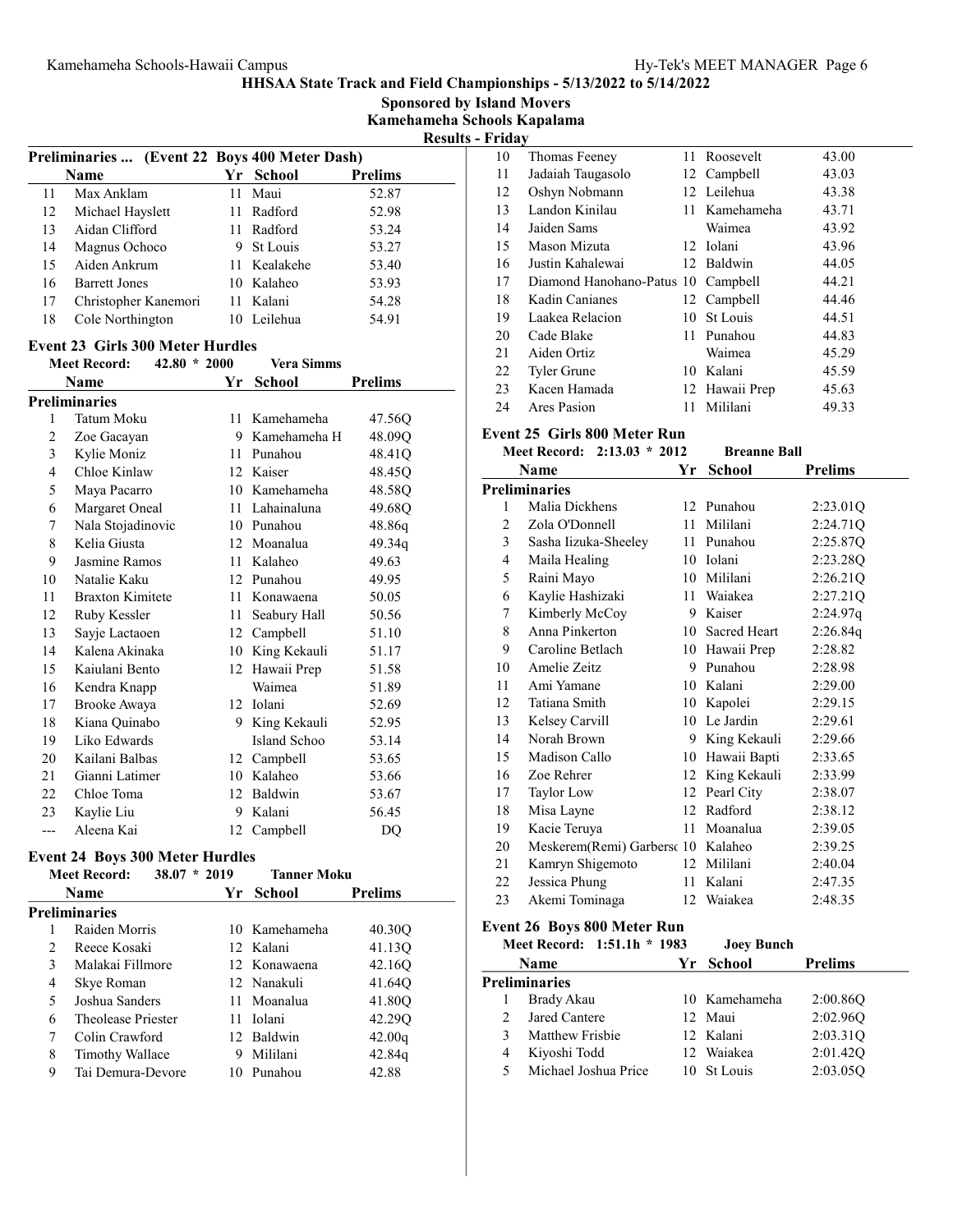Sponsored by Island Movers Kamehameha Schools Kapalama

| renamena senovis raapa  |  |
|-------------------------|--|
| <b>Results - Friday</b> |  |

|                | <b>Preliminaries</b>                  |                 | (Event 26 Boys 800 Meter Run) |                                 |
|----------------|---------------------------------------|-----------------|-------------------------------|---------------------------------|
|                | <b>Name</b>                           |                 | Yr School                     | <b>Prelims</b>                  |
| 6              | Jay Robledo                           | 12 <sup>1</sup> | Radford                       | 2:03.56Q                        |
| 7              | Yuta Cole                             |                 | 10 Kalani                     | 2:01.65q                        |
| 8              | Konner Jacang                         |                 | 12 Aiea                       | 2:03.21q                        |
| 9              | Cameron Cornforth                     | $11 -$          | Kealakehe                     | 2:03.88                         |
| 10             | Benjamin Brown                        |                 | 10 Punahou                    | 2:04.68                         |
| 11             | Andrew Lovell                         |                 | 11 Punahou                    | 2:04.77                         |
| 12             | Jordan Furuta                         |                 | 12 Punahou                    | 2:05.86                         |
| 13             | <b>Bennett Nakamura</b>               |                 | 12 Roosevelt                  | 2:05.92                         |
| 14             | Colin Shimabukuro                     |                 | 11 Moanalua                   | 2:06.13                         |
| 15             | Michael Baptist                       |                 | 10 Radford                    | 2:07.08                         |
| 16             | Gabriel (Gabe) Theriault              | 11              | Mid Pacific                   | 2:07.39                         |
| 17             | Ryan Eto                              |                 | 9 Iolani                      | 2:07.49                         |
| 18             | Dristen Canaday                       |                 | 12 Kalani                     | 2:08.60                         |
| 19             | Ian Washburn                          |                 | 10 Christian Ac               | 2:08.94                         |
| 20             | Maika Gibson                          |                 | 12 Kamehameha                 | 2:09.90                         |
| 21             | <b>Bradley Pratt</b>                  |                 | Island Schoo                  | 2:09.95                         |
| 22             | Brayden Joaquin                       | 12              | Kamehameha M                  | 2:10.81                         |
| 23             | Hiroshi Ludwig                        |                 | 12 Moanalua                   | 2:12.90                         |
|                | <b>Event 27 Girls 200 Meter Dash</b>  |                 |                               |                                 |
|                | $24.68 * 2014$<br><b>Meet Record:</b> |                 | <b>Alyssa Bettendorf</b>      |                                 |
|                | <b>Name</b>                           | Yr              | <b>School</b>                 | <b>Prelims</b>                  |
|                | <b>Preliminaries</b>                  |                 |                               |                                 |
| 1              | Caiya Hanks                           |                 | 12 Konawaena                  | 25.62Q-1.1                      |
| $\overline{2}$ | Olivia Reed                           | 12              | <b>St Andrews</b>             | $26.00Q+0.0$                    |
| 3              | Ja'lyn Deichert                       | 9               | King Kekauli                  | 26.68Q0.3                       |
| 4              | Hannah Miura                          |                 |                               |                                 |
|                |                                       |                 | 12 Punahou                    | 26.03Q-1.1                      |
| 5              | Deiona Carter                         |                 | 10 Mililani                   | 26.21Q+0.0                      |
| 6              | Malia Rose Harvey                     | 9.              | Maryknoll                     | 26.79Q0.3                       |
| 7              | Mia Shepard                           |                 | 10 Iolani                     | $26.92q + 0.0$                  |
| 8              | Tori Zackious                         |                 | 9 King Kekauli                | $26.99q + 0.0$                  |
| 9              | Taysia Rocha                          |                 | 12 Waiakea                    | 27.08 0.3                       |
| 10             | Selena Castro                         |                 | 11 Baldwin                    | 27.13 -1.1                      |
| 11             | Isabella Bryant                       |                 | 10 Leilehua                   | 27.19 0.3                       |
| 12             | Kelsey Ann Sato                       |                 | 10 Punahou                    | 27.58 -1.1                      |
| 13             | Katie Marquardsen                     |                 | 11 Kahuku                     | 27.65 0.3                       |
| 14             | Zoe Kamakani Maikai                   |                 | 10 Anuenue                    | $27.77 - 1.1$                   |
| 15             | Madisun Goueytes                      |                 | 12 Kamehameha M               | 27.79 -1.1                      |
| 16             | Makena Stevenson                      |                 | 12 Maui                       | $28.17 - 1.1$                   |
| 17             | Shea Lee Heu                          |                 | 11 Baldwin                    | $28.19 + 0.0$                   |
| 18             | Krista Cox                            | 11              | Kapolei                       | $28.28 +0.0$                    |
| 19<br>20       | Layla Grace<br>Kylie Calabrese-Kenny  |                 | 9 Kealakehe<br>12 Iolani      | 28.55<br>0.3<br>29.44<br>$+0.0$ |

#### Event 28 Boys 200 Meter Dash

|  | $L$ , cht $\equiv 0$ Do, $\frac{1}{2}$ $\equiv 0$ . There is non- |                |                |                |  |
|--|-------------------------------------------------------------------|----------------|----------------|----------------|--|
|  | <b>Meet Record:</b>                                               | $21.67 * 2018$ | Andrei Iosivas |                |  |
|  | <b>Name</b>                                                       |                | Yr School      | <b>Prelims</b> |  |
|  | Preliminaries                                                     |                |                |                |  |
|  | Joseph Randolph                                                   |                | 11 Baldwin     | 22.6600.1      |  |
|  | Kanoa Mahiko                                                      |                | 12 Kaiser      | 23.080-0.6     |  |
|  | Vu Nguyen                                                         |                | 12 St Louis    | 23.280-0.7     |  |

| 4  | <b>Emanuel Carter</b>               |    | 12 Waianae   | 22.68Q0.1       |
|----|-------------------------------------|----|--------------|-----------------|
| 5  | Shane Kawakami-William: 11          |    | Hawaii Bapti | 23.25Q-0.6      |
| 6  | Gabriel Maramag-Ganigan 10 Moanalua |    |              | 23.37Q-0.7      |
| 7  | William Reed                        | 11 | St Louis     | 23.34q0.1       |
| 8  | Jalen Keller                        | 10 | Kalaheo      | 23.35q0.1       |
| 9  | Coby Tanioka                        | 11 | Castle       | $23.39 -0.7$    |
| 10 | Raine Fujimura                      | 11 | Pearl City   | $23.44 - 0.6$   |
| 11 | Jaylan Johnson                      | 11 | Mililani     | $23.53 - 0.7$   |
| 12 | Jason Kealoha                       | 11 | Kapolei      | $-0.7$<br>23.59 |
| 13 | Kekoa Sanchez                       | 12 | Waipahu      | 23.61<br>$-0.7$ |
| 14 | Kahiau Poe                          | 10 | Kamehameha H | 23.75 0.1       |
| 15 | Andy Canencia                       | 12 | Moanalua     | 23.94<br>$-0.7$ |
| 16 | Jake Yoro                           | 11 | King Kekauli | $-0.6$<br>23.97 |
| 17 | Kelvyn Saito                        | 12 | Baldwin      | 0.1<br>23.98    |
| 18 | Joshua Santiago                     | 11 | Waianae      | 24.01<br>$-0.6$ |
| 19 | Jett Cabal                          |    | 12 Leilehua  | 24.13<br>$-0.7$ |
| 20 | Landen Ambrocio                     | 9  | Baldwin      | 24.14<br>0.1    |
| 21 | Jonah Walker                        | 12 | Kamehameha M | 24.40<br>$-0.6$ |
| 22 | Coby Wakayama                       | 12 | Maui         | $-0.6$<br>24.50 |
| 23 | Christopher Kanemori                | 11 | Kalani       | $-0.6$<br>24.51 |
| 24 | Drew Ilderton                       |    | 12 Maui      | 24.59<br>0.1    |

# Event 31 Girls 4x400 Meter Relay

Meet Record: 3:57.47 \* Iolani 2012

B. Ball, A. Kim, D. Pascua, A. Johnson-

|                | Team                        | Relay        | <b>Prelims</b>         |
|----------------|-----------------------------|--------------|------------------------|
|                | <b>Preliminaries</b>        |              |                        |
| 1              | Punahou                     |              | 4:07.57Q               |
|                | 1) Hannah Miura 12          |              | 2) Natalie Kaku 12     |
|                | 3) Noelle Lezy 10           |              | 4) Xevani Salanoa 11   |
| $\mathfrak{D}$ | Radford                     |              | 4:09.18O               |
|                | 1) Jasmine Freeman 11       |              | 2) Georjiena Torres 10 |
|                | 3) Amelia Stebe 10          |              | 4) Annaise Jabour 11   |
| 3              | Mililani                    |              | 4:10.42Q               |
|                | 1) Kiana Muratsuka 12       |              | 2) Camryn Kunihisa 9   |
|                | 3) Raini Mayo 10            |              | 4) Deiona Carter 10    |
| 4              | Island School               |              | 4:09.52Q               |
|                | 1) Ella Offley 12           | 2) Mia Laver |                        |
|                | 3) Sophie Carswell          |              | 4) Liliana DeSouza     |
| 5              | Iolani                      |              | 4:13.35Q               |
|                | 1) Courtney Okumura 12      |              | 2) Mia Shepard 10      |
|                | 3) Kylie Calabrese-Kenny 12 |              | 4) Maila Healing 10    |
| 6              | Leilehua                    |              | 4:20.03Q               |
|                | 1) Leilani Alvira 11        |              | 2) Shamari Beatty 10   |
|                | 3) Claire Elsen 10          |              | 4) Isabella Bryant 10  |
| 7              | Waiakea                     |              | 4:17.56q               |
|                | 1) Malia Hill 10            |              | 2) Kaylie Hashizaki 11 |
|                | 3) Maya Kaneshiro 10        |              | 4) Taysia Rocha 12     |
| 8              | Kalani                      |              | 4:19.23q               |
|                | 1) Ami Yamane 10            |              | 2) Jasey Friel 11      |
|                | 3) Ryan Kaneko 12           |              | 4) Kokona Watanabe 10  |
| 9              | Sacred Hearts Academy       |              | 4:21.09                |
|                | 1) Anna Pinkerton 10        |              | 2) Cadee Paulos 12     |
|                | 3) Angelina Lind 9          |              | 4) Zoe Chang 12        |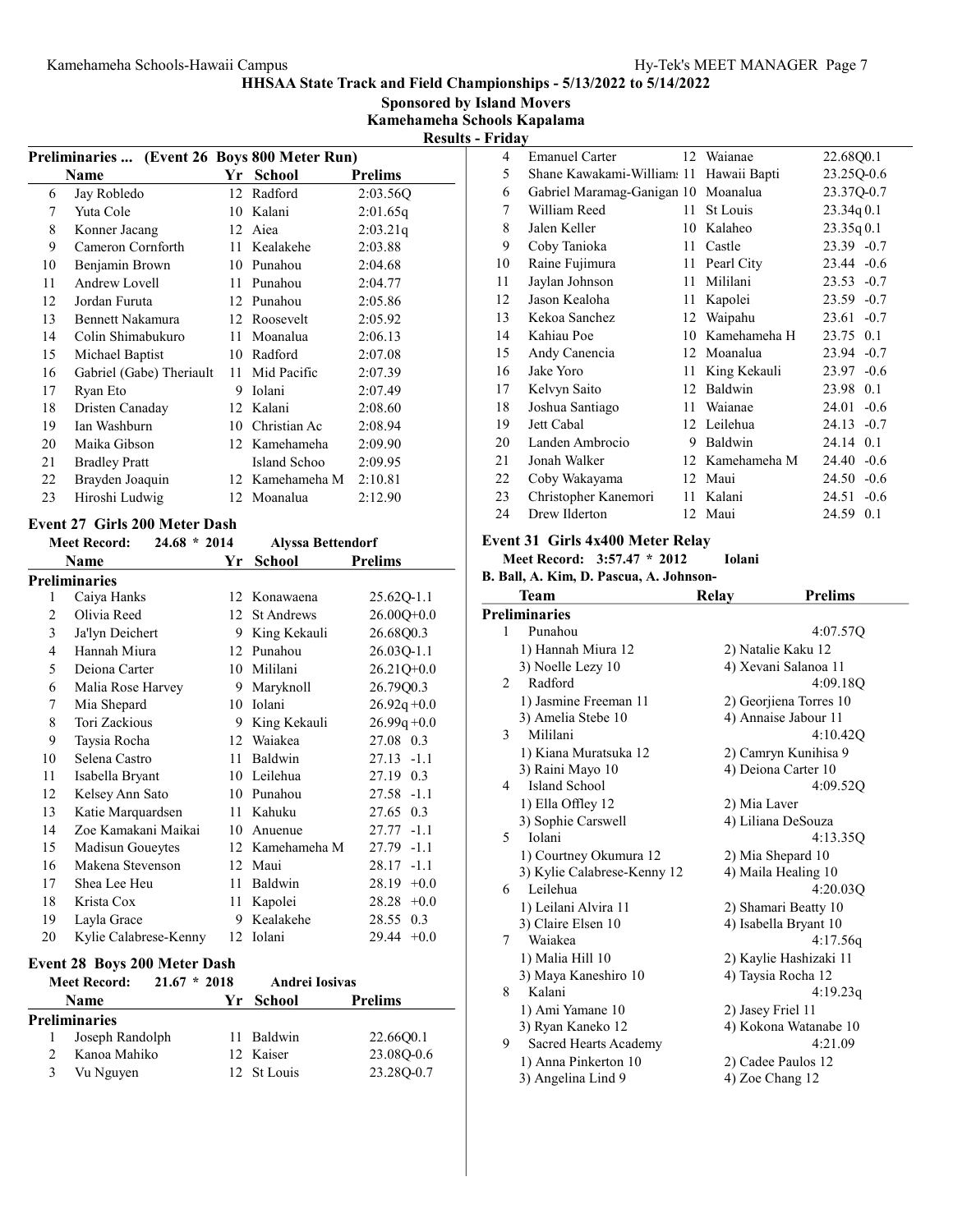3) Luke Hendricks 9 4) Caiden Andrist 12 2) Luke Hendricks 9<br>
16 Kihei Charter 3:43.35<br>
16 Andrist 12<br>
16 Aidan Javier 11<br>
2) Damien Browne 10 1) Aidan Javier 11 2) Damien Browne 10<br>3) Byron Ellis 10 4) Enzo Queirolo 10

4) Enzo Queirolo 10

HHSAA State Track and Field Championships - 5/13/2022 to 5/14/2022

Sponsored by Island Movers

Kamehameha Schools Kapalama  $R_{\rm B}$  -  $\sim$   $\sim$ 

| - Kesults - Fridav |  |  |
|--------------------|--|--|
|                    |  |  |

|             | Preliminaries  (Event 31 Girls 4x400 Meter Relay) |                             | Event 32 Boys 4x400 Meter Relay                  |                                |
|-------------|---------------------------------------------------|-----------------------------|--------------------------------------------------|--------------------------------|
| <b>Team</b> |                                                   | Relay<br><b>Prelims</b>     | Meet Record: 3:19.74 * 2018                      | <b>Punahou School</b>          |
| 10          | Kaua'i                                            | 4:21.45                     | D Tamura, J Pu'u-Robinson, M Williams, A Iosivas |                                |
|             | 1) Esjhalee Chung Ching Man 1                     | 2) Kamaira Silva            |                                                  |                                |
|             | 3) Molly Wallace                                  | 4) Emma Burgess             | <b>Team</b>                                      | <b>Relay</b><br><b>Prelims</b> |
| 11          | King Kekaulike                                    | 4:21.66                     | <b>Preliminaries</b>                             |                                |
|             | 1) Kiana Quinabo 9                                | 2) Kalena Akinaka 10        | Kapolei<br>1                                     | 3:26.72Q                       |
|             | 3) Norah Brown 9                                  | 4) Madee Dougherty 12       | 1) Josiah del Prado 12                           | 2) Jordan McQueen 12           |
| 12          | Hawaii Prep Academy                               | 4:21.69                     | 3) Kunique Yandall-Parker 12                     | 4) Jason Kealoha 11            |
|             | 1) Jordan Perry 12                                | 2) Malia Mitchell 11        | Punahou<br>$\overline{2}$                        | 3:29.83Q                       |
|             | 3) Siddney Shumate 11                             | 4) Bella Dadzie 10          | 1) Maximilian Even 10                            | 2) Noa Wong 10                 |
| 13          | Seabury Hall                                      | 4:23.71                     | 3) Sean Connell 9                                | 4) Kainoa Ronquilio 11         |
|             | 1) Kaylee Volner 12                               | 2) Ruby Kessler 11          | 3<br>St Louis                                    | 3:32.41Q                       |
|             | 3) Priana Dugied 11                               | 4) Meleani Sjostrand 12     | 1) Michael Joshua Price 10                       | 2) Magnus Ochoco 9             |
|             | Baldwin                                           | 4:24.53                     | 3) William Reed 11                               | 4) Casey Connel 11             |
| 14          |                                                   |                             | Iolani<br>4                                      | 3:29.54Q                       |
|             | 1) Shea Lee Heu 11                                | 2) Tamilyn Ebisu 10         | 1) Keon Preusser 9                               | 2) Hudson Della-Lucia 11       |
|             | 3) Shay Okita 11                                  | 4) Selena Castro 11         | 3) Brody Bantolina 12                            | 4) Jacob Gaudi 11              |
| 15          | Kapolei                                           | 4:25.27                     | Pearl City<br>5                                  | 3:33.86Q                       |
|             | 1) Tatiana Smith 10                               | 2) April Gwen Jusi 10       | 1) Raine Fujimura 11                             |                                |
|             | 3) Chasity Hampton 10                             | 4) Krista Cox 11            |                                                  | 2) Ryan Littlejohn 12          |
| 16          | Konawaena                                         | 4:26.65                     | 3) Marcus Rodriguez 11                           | 4) Kyden Tanioka 10            |
|             | 1) Uhiwai Wall 10                                 | 2) Ila Henry 11             | Waiakea<br>6                                     | 3:36.43Q                       |
|             | 3) Shaian Garana 12                               | 4) Braxton Kimitete 11      | 1) Kiyoshi Todd 12                               | 2) Alex Tuson 11               |
| 17          | Kamehameha                                        | 4:27.45                     | 3) Sylis Ruth 11                                 | 4) Jayden Gebin 11             |
|             | 1) Tezra Abraham 10                               | 2) Maya Pacarro 10          | Moanalua<br>7                                    | 3:34.24q                       |
|             | 3) Rylie Burghardt 11                             | 4) Oren Valdez 10           | 1) Joshua Sanders 11                             | 2) Tyler Collo 12              |
| 18          | Campbell                                          | 4:30.78                     | 3) Jerrold Serupion 12                           | 4) Malik Coleman 11            |
|             | 1) Roselynda Graham-Stewart 1                     | 2) Aleena Kai 12            | 8<br>Kalani                                      | 3:34.69q                       |
|             | 3) Sayje Lactaoen 12                              | 4) Kailani Balbas 12        | 1) Reece Kosaki 12                               | 2) Kayin Maloian 12            |
| 19          | Maui                                              | 4:30.80                     | 3) Christopher Kanemori 11                       | 4) Matthew Frisbie 12          |
|             | 1) Makena Stevenson 12                            | 2) Ashley Tarasenko 10      | Baldwin<br>9                                     | 3:36.56                        |
|             |                                                   |                             | 1) Ryan Padron 12                                | 2) Kelvyn Saito 12             |
|             | 3) Jacy Anne Dela Cruz 11                         | 4) Elizabeth Bautista 11    | 3) Colin Crawford 12                             | 4) Arjei Paet 10               |
| 20          | Moanalua                                          | 4:33.19                     | Maui<br>10                                       | 3:37.15                        |
|             | 1) Kelia Giusta 12                                | 2) Casey Ochoa 9            | 1) Max Anklam 11                                 | 2) Darius Seegmiller 10        |
|             | 3) Maleah Kanayama 12                             | 4) Kacie Teruya 11          | 3) Ethan Takara 12                               | 4) Jacob Hinfey 11             |
| 21          | Kamehameha Maui                                   | 4:33.33                     | Radford<br>11                                    | 3:37.24                        |
|             | 1) Kadence Merritt 10                             | 2) Karissa Chapman 9        | 1) Jay Robledo 12                                | 2) Michael Baptist 10          |
|             | 3) Madisun Goueytes 12                            | 4) Kirra Spalding 12        | 3) Aidan Clifford 11                             | 4) Michael Hayslett 11         |
| 22          | Hawaii Bapti                                      | 4:34.74                     | Kamehameha Maui                                  | 3:39.62                        |
|             | 1) Joey Lin 11                                    | 2) Rachel Harris 12         | 12                                               |                                |
|             | 3) Madison Callo 10                               | 4) Emi Wada 12              | 1) Kayden Medeiros 12                            | 2) Richie Davenport 11         |
| 23          | Roosevelt                                         | 4:57.13                     | 3) Jonah Walker 12                               | 4) Brayden Joaquin 12          |
|             | 1) Angelyn Munjar 12                              | 2) Jah-Naya Reyes-duffey 11 | Mililani<br>13                                   | 3:40.31                        |
|             | 3) Amy Taba 12                                    | 4) Rashelli Rodriguez 11    | 1) Adrian Soriano 12                             | 2) Rahsaan Soberman 11         |
| 24          | Maryknoll                                         | 5:11.16                     | 3) Jourdan Hung 10                               | 4) Ares Pasion 11              |
|             | 1) Crishelle Ildefonso 12                         | 2) Caela Caberto 12         | Kaiser<br>14                                     | 3:41.03                        |
|             | 3) Prescilla Pascua 11                            | 4) Leia Peralta 11          | 1) Kai Strawn 10                                 | 2) Keagan Lime 10              |
|             |                                                   |                             | 3) Joseph Volack 12                              | 4) Evan Kawasaki 11            |
|             |                                                   |                             | Hawaii Prep Academy<br>15                        | 3:41.18                        |
|             |                                                   |                             | 1) Cameron Svoboda 12                            | 2) Naoki Hayashi 10            |